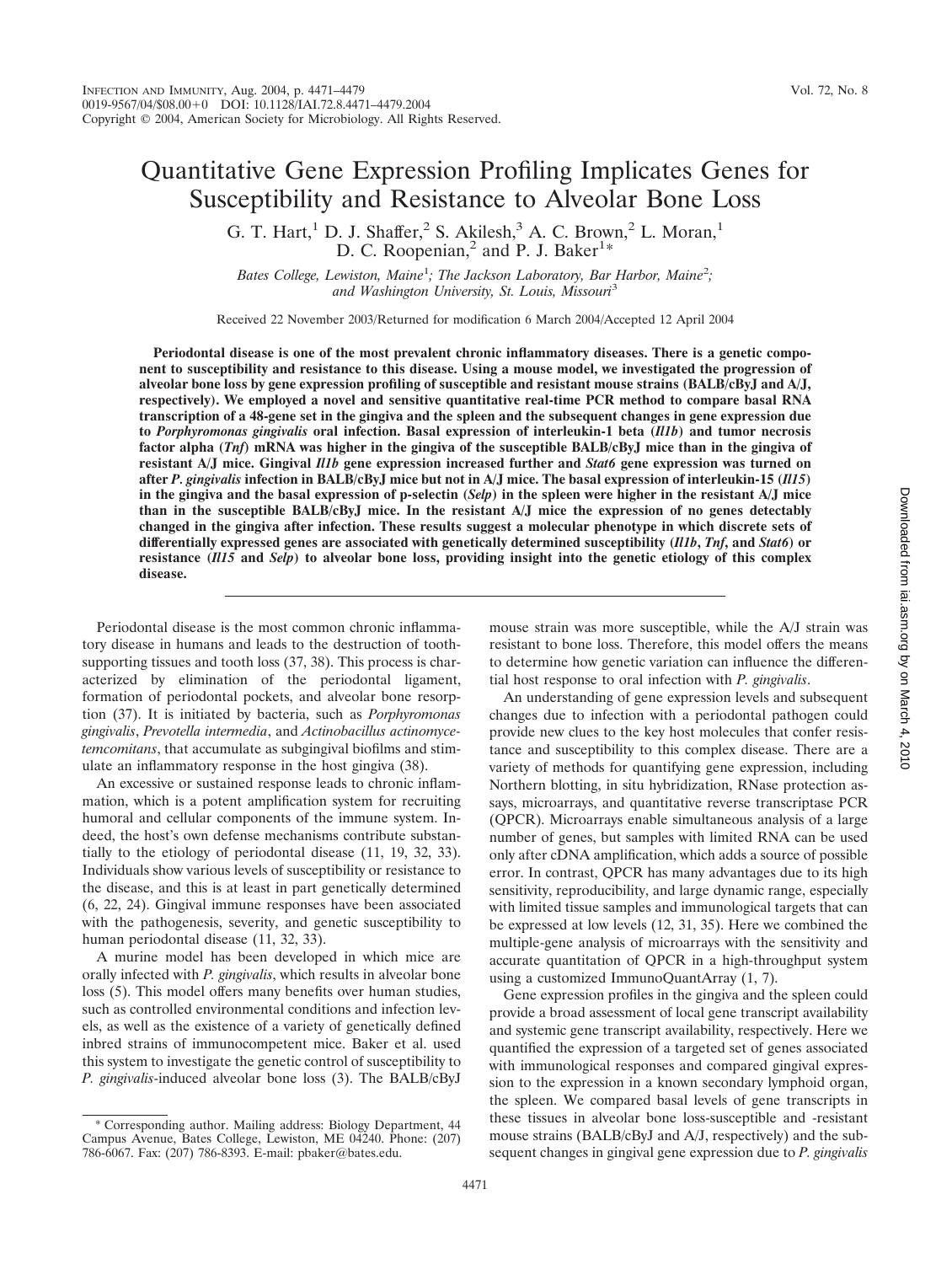infection. This information provides insight into how differences in the expression of specific genes may give rise to disease progression and pathology in the mouse model and may suggest candidate genes whose differential expression contributes to genetic susceptibility and resistance.

#### **MATERIALS AND METHODS**

**Animals.** The female BALB/cByJ and A/J mice used in this study were bred and raised at The Jackson Laboratory in Bar Harbor, Maine, and were transferred to the animal colony at Bates College in Lewiston, Maine. The mice were specific pathogen free; i.e., they had a normal bacterial flora but were confirmed to be free of specific pathogens. The mice were 12 weeks old at the initiation of the studies, were kept on a 12-h light-dark cycle, and were given distilled water and food ad libitum. Once the mice were infected with *P. gingivalis*, they were kept in a separate room under the same conditions as the sham-infected mice. Bates College's Animal Care and Use Committee approved the experiments.

**Bacteria.** *P. gingivalis* ATCC 53977 (A7A1-28) was stored in defibrinated sheep blood at -80°C. The bacteria were maintained by weekly transfer on supplemented blood agar consisting of Trypticase soy agar base with 0.1% yeast extract, 5.0  $\mu$ g of hemin per ml, 5.0  $\mu$ g of menadione per ml, and 5% defibrinated sheep blood. For the experiments, the bacteria were anaerobically grown under 5%  $CO_2$ -10% H<sub>2</sub>-85% N<sub>2</sub> on supplemented blood agar at 37°C for 7 days. Bacteria were suspended in phosphate-buffered saline, and the number of CFU was standardized by using the optical density at 600 nm (5).

**Oral infection.** The animals were given the antibiotics sulfamethoxazole and trimethoprim at final concentrations of  $700 \mu g$  of sulfamethoxazole per ml and  $400 \mu g$  of trimethoprim per ml in water bottles ad libitum for 9 days, and this was followed by 4 days without antibiotics. The experimental group was then infected. A total of  $10^9$  CFU of live *P. gingivalis* suspended in  $100 \mu$ l of phosphatebuffered saline with 2% carboxymethyl cellulose (Sigma Chemical Co., Kalamazoo, Mich.) was given to each mouse via a feeding needle; one half of the volume was placed in the throat, and the other half was placed directly in the oral cavity. This suspension was given three times at 2-day intervals. The control group received the same pretreatment and was sham infected without the *P. gingivalis*. The mice were euthanized with  $CO<sub>2</sub>$  at 1, 2, 3, 4, and 6 weeks after the first administration of either the sham treatment or *P. gingivalis*, and five shaminfected and five infected mice were used at each time point.

**Alveolar bone loss.** The skulls were boiled for 10 to 12 min at a pressure of 15 lb/in<sup>2</sup> and defleshed. The skulls were then immersed overnight in 3% hydrogen peroxide and stained with 1% methylene blue. Horizontal bone loss around the maxillary molars was assessed morphometrically by measuring the distance between the cementoenamel junction (CEJ) and alveolar bone crest (ABC) as described by Klausen et al. (15). Measurements were obtained at seven sites on the buccal side of the left and right maxillary molars, and a total of 14 measurements per mouse were obtained. The measurements were obtained by using a dissection microscope (magnification, 40) equipped with a video image marker measurement system (model VIA 170; Boeckeler Instruments, Inc., Tucson, Ariz.) standardized to give measurements in millimeters. One evaluator did random and blind quality control on the measurements. The amount of change in the alveolar bone for each mouse was calculated by subtracting the CEJ-ABC distance for that mouse from the mean CEJ-ABC distance for the sham-infected group of mice of the same strain. The more bone loss, the more negative the change.

**Quantification of gene expression by real-time PCR.** The buccal and lingual gingiva surrounding all six maxillary molars was collected at the time of euthanasia, as was the spleen. Tissues were placed in RNAlater (Ambion, Austin, Tex.), and stored at  $-80^{\circ}$ C. Tissue from each mouse was processed separately, which provided one spleen and one gingival sample from each mouse. The tissues were homogenized with a motorized pestle in Lysis/binding solution (Ambion). An RNAqueous-4PCR kit (Ambion) was used to isolate DNA-free RNA from the tissues. This RNA was made into cDNA with a RETROscript kit (Ambion). Each cDNA sample was then added to a PCR amplification mixture containing forward and reverse primers (each at a concentration of 67 nM) and SYBR Green PCR master mixture (Applied Biosystems, Foster City, Calif.). Primers were designed for the ImmunoQuantArray of immunologically relevant genes listed in Table 1 and are described in Table 2 and by Akilesh et al. (1). Primers were synthesized by MWG Biotech (High Point, N.C.) and were then arranged in a MicroAmp Optical 96-well reaction plate (Applied Biosystems). All primers are gene specific and were validated as described by Akilesh et al. (1). Primer reaction mixtures were subjected to the following DNA amplification scheme: one cycle of 50°C for 2 min (AmpErase uracil-*N*-glycosylase activation) and 95°C for 10 min (Ampli*Taq* Gold activation), followed by 40 cycles of 95°C for 15 s (denaturation) and 60°C for 1 min (annealing and extension). The data were collected by using the ABI Prism 7000 sequence detection system with version 1.7 software (Applied Biosystems). The threshold cycle number  $(C_t)$  is defined as the number of PCR amplification cycles required for achieving a defined fluorescence intensity; therefore, the higher the  $C_t$ , the less of the mRNA was present originally. To validate the procedure, technical replicate analyses were performed with many samples with a very low standard deviation and high reproducibility. Consequently, for each mouse (biological replicate) only one QPCR was performed.

**Statistics.** For alveolar bone levels, analyses of variance (ANOVA) were performed and post hoc *t* tests were done for significant interactions by using the Bonferroni correction (STATView [SAS Institute Inc.] and Excel [Microsoft]).

In the QPCR experiments, basal levels of gene expression were compared across tissues and strains, and gingival expression data were compared with and without *P. gingivalis* infection. Differences between groups were analyzed by using a rigorous global pattern recognition (GPR) algorithm (1). GPR performs a global normalization function that compares the change in expression of each gene with the change in expression of every other gene in the ImmunoQuant-Array. When control and experimental cohorts are compared, all genes whose expression is not different are used iteratively as normalizers to rank genes whose expression is significantly different in different cohorts. Comparisons thus are not dependent on the expression stability of any one normalizer gene. This analysis allows stratification of genes as a function of both the magnitude of the difference in expression and the reproducibility of the  $C_t$  values within the two comparison groups. Data are filtered to disregard any data with a raw  $C<sub>t</sub>$  value greater than 37.5, a cycle number that approaches single-copy detection. In the more usual analysis by ANOVA, such data are necessarily included, skewing the entire data set (1). For each gene-normalizer combination, the  $\Delta C_t$  values  $[\Delta C_{t(\text{gene})} = \text{gene}$  $C_t$  – normalizer  $C_t$  for BALB/cByJ mice versus A/J mice or for uninfected groups versus infected groups are compared by an unpaired, two-tailed Student *t* test. The gene-normalizer combination is scored as a hit if the *P* value is less than 0.05. The GPR score is then derived as the fraction of normalizers that produced significant hits. A GPR score of 0.4, indicating that control and experimental cohorts were found to be statistically different compared to 40% or more of the normalizers, has been shown to reliably identify genes undergoing significant change (1). For the genes whose GPR score was greater than 0.4, the magnitude of change was then calculated as follows:  $2 \uparrow [-1 \text{ (mean } \Delta C_t \text{ of}$ experimental mice – mean  $\Delta C_t$  of control mice)], where  $\Delta C_t$  = gene  $C_t$  – 18S  $rRNA C_t$ .

## **RESULTS**

**Alveolar bone response to** *P. gingivalis* **infection over time.** The effect of a *P. gingivalis* oral infection on alveolar bone levels was assayed over time. An ANOVA revealed significant interactions among the variables mouse strain, *P. gingivalis*, infection, bone level, and bone measurement site  $(P = 0.05)$ . The bone loss in infected BALB/cByJ mice reached significant levels compared to that in sham-infected BALB/cByJ mice 6 weeks postinfection  $(P = 0.01)$  (Fig. 1). In BALB/cByJ mice 6 weeks postinfection, post hoc *t* tests with data from individual sites showed that most of the alveolar bone loss was restricted to certain sites. BALB/cByJ mice had significant bone loss (*P* 0.05) at 6 of 14 sites (data not shown). The A/J mice did not show any significant bone loss at any time (Fig. 1), despite the fact that infection was confirmed by the development of an anti-*P. gingivalis* immunoglobulin G (IgG) antibody. The titers in infected A/J mice were comparable to the titers in infected BALB/cByJ mice and followed a similar time course over the 6 weeks postinfection, reaching maximal levels at 3 weeks in both strains (data not shown).

**Basal expression profiling of the mouse gingiva and the mouse spleen.** To determine the basal gene expression profiles in the gingiva and the spleen from individual sham-infected BALB/cByJ and A/J mice, we performed QPCR for the ImmunoQuantArray of 48 genes listed in Table 1. These genes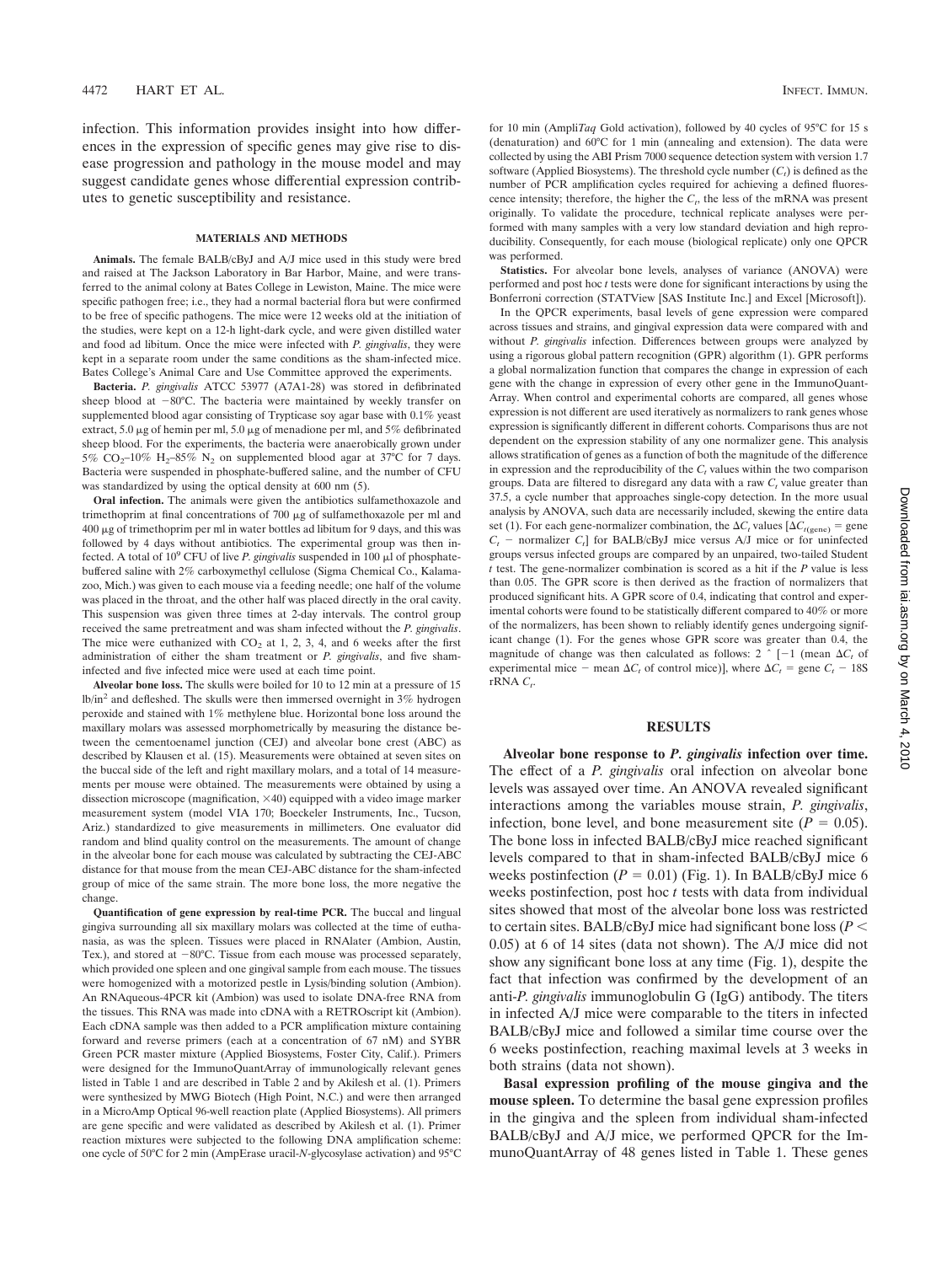| Gene                                                                                                            | Mouse<br>genome $ID^a$ | GenBank<br>accession no. | Gene product name and synonyms                                                                     |  |
|-----------------------------------------------------------------------------------------------------------------|------------------------|--------------------------|----------------------------------------------------------------------------------------------------|--|
| Costimulatory/activation cell<br>surface ligands                                                                |                        |                          |                                                                                                    |  |
| Cd44<br>Cd80                                                                                                    | 88338<br>101775        | AJ251594<br>NM 009855    | CD44 antigen<br>CD80 antigen                                                                       |  |
| Leukocyte cell surface<br>differentiation markers                                                               |                        |                          |                                                                                                    |  |
| Cd4                                                                                                             | 88335                  | NM 013488                | CD4 antigen                                                                                        |  |
| Cd8a                                                                                                            | 88346                  | AJ $1\overline{3}1778$   | CD8, alpha chain                                                                                   |  |
| Chemokines and chemokine<br>receptors                                                                           |                        |                          |                                                                                                    |  |
| Ccrl2                                                                                                           | 192094                 | NM 017466                | Chemokine (C-C motif) receptor-like 2 (CmkbrIL2)                                                   |  |
| Ccr7<br>Cxcr3                                                                                                   | 103011<br>1277207      | NM 007719<br>NM 009910   | Chemokine (C-C motif) receptor 7 (Cmkbr 7.2)<br>Chemokine (C-X-C motif) receptor 3                 |  |
| Cxcr4                                                                                                           | 109563                 | NM 009911                | Chemokine (C-X-C motif) receptor 4 (Cmkar4; fusin)                                                 |  |
| Cxcl10                                                                                                          | 1352450                | NM 021274                | Chemokine (C-X-C motif) ligand 10 (1P-10)                                                          |  |
| Fc receptors                                                                                                    |                        |                          |                                                                                                    |  |
| Fcerlg                                                                                                          | 95496                  | NM 010185                | Fc receptor, IgE, high affinity I, gamma polypeptide                                               |  |
| Fcgr3                                                                                                           | 95500                  | NM 010188                | Fc receptor, IgG, low affinity III                                                                 |  |
| Stress response                                                                                                 |                        |                          |                                                                                                    |  |
| Hspa1b                                                                                                          | 99517                  | AF109906                 | Heat shock protein 1B (Hsp70.1)                                                                    |  |
| Cytokines and cytokine<br>receptors                                                                             |                        |                          |                                                                                                    |  |
| <i>Ifng</i>                                                                                                     | 107656                 | AKC89574                 | gamma interferon                                                                                   |  |
| Ifngr2<br>Illb                                                                                                  | 107654<br>96543        | NM 008338<br>NM 008361   | gamma interferon receptor 2<br>$IL-1\beta$                                                         |  |
| Illr1                                                                                                           | 96545                  | NM 008362                | IL-1 receptor, type 1 (Illr alpha chain)                                                           |  |
| Il2                                                                                                             | 96548                  | NM 008366                | $IL-2$                                                                                             |  |
| Il2rg                                                                                                           | 96551                  | NM 013563                | IL-2 receptor, gamma chain                                                                         |  |
| II4                                                                                                             | 96556                  | NM 021283                | $IL-4$                                                                                             |  |
| <i>I16</i><br>I110                                                                                              | 96559<br>96537         | NM 031168<br>NM 010548   | $IL-6$<br>$IL-10$                                                                                  |  |
| $\overline{I}$                                                                                                  | 103014                 | NM 008357                | $IL-15$                                                                                            |  |
| <i>Il17</i>                                                                                                     | 107364                 | NM 010552                | IL-17 (Ctla-8)                                                                                     |  |
| <i>Il18</i>                                                                                                     | 107936                 | NM 008360                | IL-18 $(Igif)$                                                                                     |  |
| $Opg$ (Tnfrsf11b)                                                                                               | 109587                 | NM_008764                | TNF receptor superfamily, member 11b (OPG; soluble<br>Trance ligand; osteoclastogenesis inhibitor) |  |
| Tnf                                                                                                             | 104798                 | NM 013693                | <b>TNF</b>                                                                                         |  |
| Leukocyte adhesion                                                                                              |                        |                          |                                                                                                    |  |
| <b>Itgax</b>                                                                                                    | 96609                  | NM 021334                | Integrin alpha X (Cd11c)                                                                           |  |
| Sell<br>Selp                                                                                                    | 98279<br>98280         | NM 011346<br>NM 011347   | Selectin, lymphocyte<br>Selectin, platelet (p-selectin)                                            |  |
|                                                                                                                 |                        |                          |                                                                                                    |  |
| Innate immune response                                                                                          | 1096878                |                          |                                                                                                    |  |
| $\ensuremath{\mathcal{D}}\xspace e\!\ensuremath{\mathcal{f}}\xspace b\!\ensuremath{\mathcal{I}}\xspace$<br>Tlr2 | 1346060                | NM_007843<br>NM 011905   | Defensin beta 1<br>Toll-like receptor 2                                                            |  |
| Tlr4                                                                                                            | 96824                  | NM 021297                | Toll-like receptor 4                                                                               |  |
| Tlr9                                                                                                            | 1932389                | NM 031178                | Toll-like receptor 9                                                                               |  |
| Immune activation/signal<br>transduction                                                                        |                        |                          |                                                                                                    |  |
| C2ta                                                                                                            | 108445                 | NM 007575                | Class II transactivator                                                                            |  |
| Irak1<br>Jak1                                                                                                   | 107420<br>96628        | NM 008363<br>NM 146145   | IL-1 receptor-associated kinase 1 (Illrak)<br>Janus kinase 1                                       |  |
| Jak2                                                                                                            | 96629                  | NM 008413                | Janus kinase 2                                                                                     |  |
| Nfkbib                                                                                                          | 104752                 | NM 010908                | Nuclear factor of kappa light chain gene enhancer in B-cell<br>inhibitor, beta (1kB)               |  |
| Notch3                                                                                                          | 99460                  | NM 008716                | Notch gene homolog 3 (Drosophila)                                                                  |  |
| Plcd<br>Stat1                                                                                                   | 97614<br>103063        | NM 019676<br>NM 009283   | Phospholipase C, delta<br>Signal transducer and activator of transcription 1                       |  |
| Stat3                                                                                                           | 103038                 | NM 011486                | Signal transducer and activator of transcription 3                                                 |  |
| Stat6                                                                                                           | 103034                 | NM 009284                | Signal transducer and activator of transcription 6                                                 |  |
| Tnfrsf17                                                                                                        | 1343050                | NM 011608                | TNF receptor superfamily, member 17 (BCMA)                                                         |  |
| Other                                                                                                           |                        |                          |                                                                                                    |  |
| Rn18s                                                                                                           | 97943                  | X00686                   | rRNA                                                                                               |  |
| Gapd<br>Gpil                                                                                                    | 95640<br>95797         | NM 008084<br>NM 008155   | Glyceraldehyde-3-phosphate dehydrogenase<br>Glucose phosphate isomerase 1                          |  |
| Hprl                                                                                                            | 96217                  | NM 013556                | Hypoxanthine guanine phosphoribosyl transferase                                                    |  |

*<sup>a</sup>* Mouse genome informatics (www.informatics.jax.org).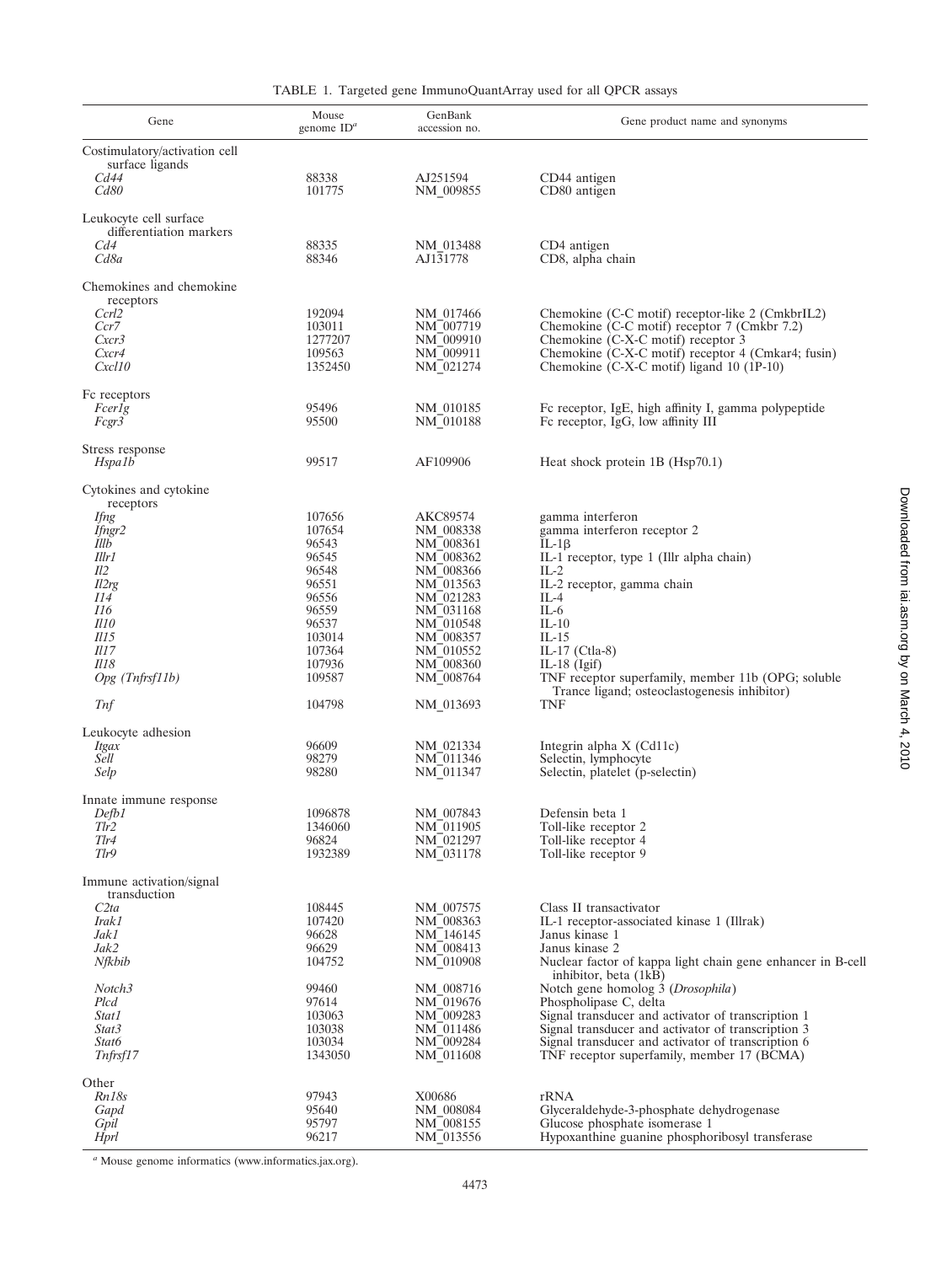| TABLE 2. Partial list of primers for the ImmunoQuantArray <sup>a</sup> |  |  |  |  |
|------------------------------------------------------------------------|--|--|--|--|
|------------------------------------------------------------------------|--|--|--|--|

| Gene            | Primer                  | Sequence                      |  |
|-----------------|-------------------------|-------------------------------|--|
| Ccrl2           | CCR1L2.1F               | TGATGGTTGTGTTGATCCTCATAAA     |  |
|                 | CCR1L2.1R               | TCGCTGTACAAGGCCAGGTAA         |  |
| Ccr7            | Cmkbr7.2F               | <b>TCATTGCCGTGGTGGTAGTC</b>   |  |
|                 | Cmkbr7.2R               | TGACGCCGATGAAGGCATA           |  |
| Cxcr3           | Cxcr3.1F                | AGAGGCGTTTTCGAGCTATGAG        |  |
|                 | Cxcr3.1R                | GGATTGAGGCAGCAGTGCAT          |  |
| Cmkar4          | Cmkar4.1F               | TGGCTGACCTCCTCTTTGTCA         |  |
|                 | Cmkar <sub>4.1R</sub>   | GCAGTTTCCTTGGCCTTTGA          |  |
| Cxcl10          | $IP-10F$                | <b>TGGCCTCTGTTGTCAAGTTTTG</b> |  |
|                 | $IP-10R$                | AACAGGGTCAAGGATGAAAGTGA       |  |
| Fcgr3           | Fcgr3.1F                | GACACGGGCCTTTATTTCTACGT       |  |
|                 | Fcgr3.1R                | CGGCCTGCTTGTAAGTTGCT          |  |
| III7            | IL17rF                  | <b>GCTGGAAAGTTTCTCCGACTCA</b> |  |
|                 | II.17rR                 | CACAGCGTGTCTCAAACAGTCAT       |  |
| Opg (Tnfrsf11b) | Tranceligand.1F         | GAAGGGCGTTACCTGGAGATC         |  |
|                 | Tranceligand 1R         | CTGAATTAGCAGGAGGCCAAAT        |  |
| Selp            | P-Selectin <sub>F</sub> | CAACACCACCTGGGAAGCTTT         |  |
|                 | P-Selectin <sub>R</sub> | CCAGGGATTGGAACAGTTCATT        |  |
| Defb1           | Defb1F                  | GAGCCAGGTGTTGGCATTCT          |  |
| Defb1           | Defb1R                  | <b>TTACAATCCATCGCTCGTCCTT</b> |  |
| Tlr9            | Tlr9.1F                 | GGTGACTATCAAGCCAGAGATGTTT     |  |
|                 | Tlr9.1R                 | GGCCTGCAACTGTGGTAGCT          |  |
| Jak1            | Jak1F                   | <b>ACTGCAGATGCCCACCATTAC</b>  |  |
|                 | Jak1R                   | AAGCAGGTGACAGTCATAAGAATGTT    |  |
| Jak2            | Jak2F                   | ATTCGTGTCATTAATTGACGGGTATT    |  |
|                 | Jak2R                   | TAGGGCTGCATCGTAGCACATATA      |  |
| Nfkbib          | IKB.1F                  | CACCCAAGAGATGCCTCAGATAC       |  |
|                 | IKB.1R                  | TTTGTGGATGACAGCTACATGGA       |  |
| Notch3          | Notch3.1F               | CTGCCATGCAGCGCATACT           |  |
|                 | Notch <sub>3.1R</sub>   | CAGAATGGCGGGACACAGT           |  |
| Plcd            | PLC-delta1.2F           | AAATAGTTTTGTCCGCCATAACG       |  |
|                 | PLC-delta1.2R           | <b>AGCACATACCCACAACCTCCAT</b> |  |
| Stat1           | STAT1F                  | TCCTTCTGGCCTTGGATTGA          |  |
|                 | STAT1R                  | <b>ACCGTTCCACCCATGTGAA</b>    |  |
| Stat3           | STAT3.1F                | <b>TCTCCTTCTGGGTCTGGCTAGA</b> |  |
|                 | STAT3.1R                | <b>TGTCCTTTTCCACCCAAGTGA</b>  |  |
| Stat6           | STAT6F                  | AGATGAGGCTTTCCGGAGTCA         |  |
|                 | STAT6R                  | CCCATATCTGAGCTGAGTTGCA        |  |
| Tnfrsf17        | <b>BCMAF</b>            | <b>GCCGACACCGAGCTGACTAG</b>   |  |
|                 | <b>BCMAR</b>            | <b>CTTGCCGTAGTCACCCGTTT</b>   |  |
| Gpi1            | GPI-F                   | GGGTAGGTGGCCGCTATTC           |  |
|                 | GPI-R                   | GGTCTCACAGCCGTAGCAGTT         |  |
|                 |                         |                               |  |

*<sup>a</sup>* For the remaining primer sequences, see reference 1.

included genes whose expression is associated with various adaptive and innate immunological processes (1). The relative expression of these genes is shown in Table 3. Considerable differences in the gene expression pattern were observed between the gingiva, a tissue in close apposition to the infection site and to the alveolar bone, and the spleen, a tissue with a known primary immunological function. In keeping with the known function of the spleen, the majority of the 48 genes were expressed at appreciable levels in the spleens of both strains of mice.

About one-half of these genes were also robustly expressed in the gingiva. The basal expression of *Hspa1b* (*Hsp 70.1*) mRNA in both mouse strains and of *Opg* mRNA in BALB/ cByJ mice was, in fact, significantly higher in the gingiva than in the spleen ( $P \le 0.00001$  for *Hspa1b* and  $P = 0.02$  for *Opg*, as determined by the *t* test). There was not detectable chemokine mRNA or mRNA for most of the interleukins, with the exception of interleukin-18 (IL-18) (*Il18*) in both mouse strains and of IL-1 $\beta$  (*Il1b*) in BALB/cByJ mice. An RNA message was present for the receptors for IgG, IgE, and gamma interferon. *Tlr4* mRNA was present, but *Tlr2* or *Tlr9* mRNA was not present. *Stat1* and *Stat3* mRNA were present, but *Stat6* mRNA was not present. Messages for both p-selectin (*Selp*) and lselectin (*Sell*) were present. These results indicate that prior to specific infection the gingiva expresses mRNA for many immunologically important proteins.

**Basal gene expression profiles of susceptible and resistant mouse strains.** Differential expression of genes in the tissues of the bone loss-susceptible BALB/cByJ mice and the bone lossresistant A/J mice could suggest genes associated with susceptibility or resistance. Few strain-specific differences were detected. The genes whose basal expression differed significantly (GPR score,  $>0.4$ ) in the BALB/cByJ and A/J strains are indicated in Table 3.

The differences were then further quantified. Gingival *Il1b*, *Opg*, and *Tnf* gene expression was significantly higher (3.4, 3.8, and 2.9 times higher, respectively) in the bone loss-susceptible BALB/cByJ mice than in the bone loss-resistant A/J mice,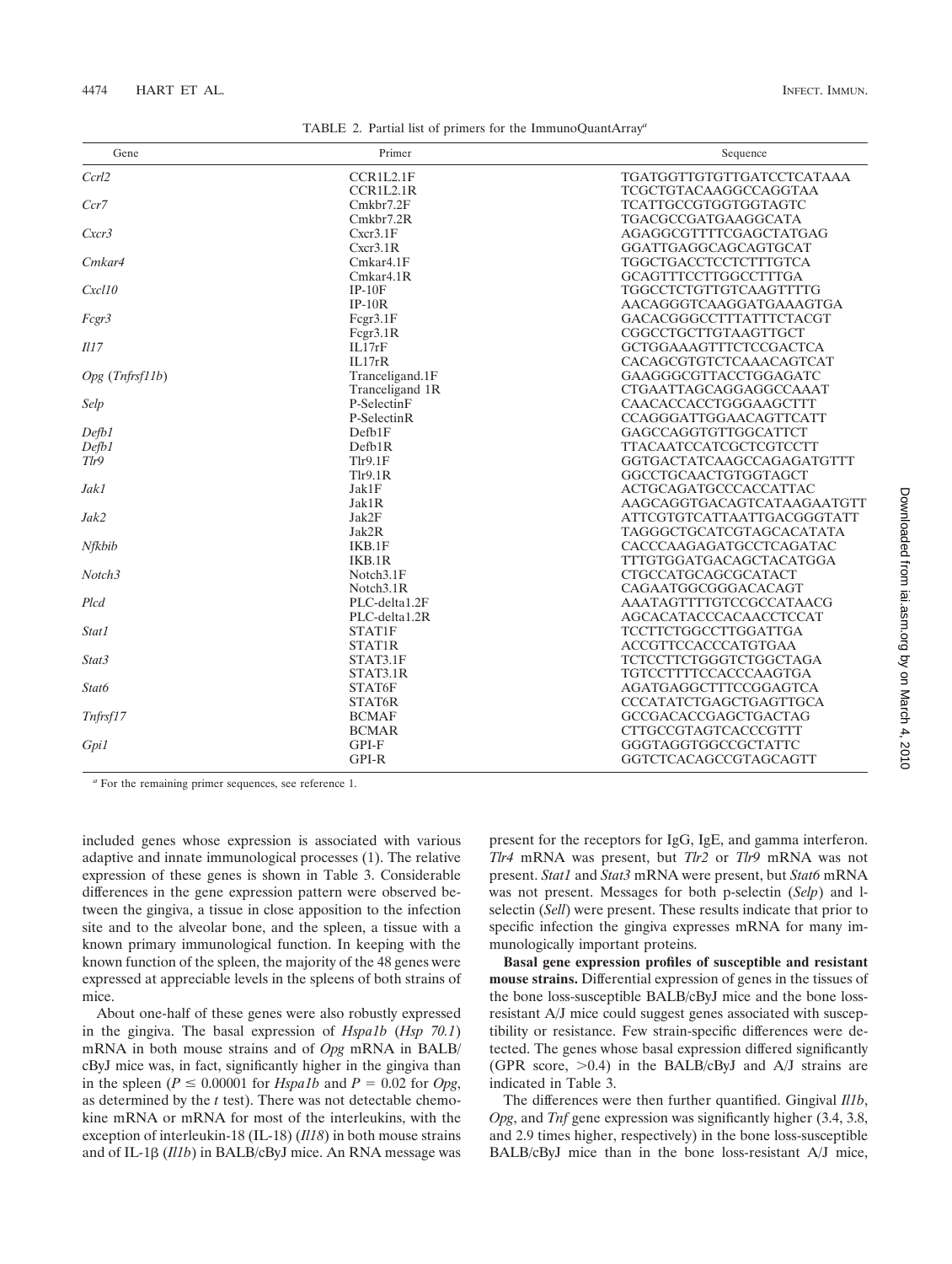

FIG. 1. Alveolar bone change in response to *P. gingivalis* infection in A/J and BALB/cByJ mice over time. The *y* axis shows the total difference in CEJ-ABC bone levels at 14 sites in infected mice and sham-infected mice. Bone loss is indicated by negative values. *P. gingivalis*-infected BALB/cByJ mice had significant bone loss at 6 weeks  $(P = 0.01$ , as determined by a *t* test with Bonferroni correction,). Infected A/J mice did not show bone loss. The data are means  $\pm$ standard errors of the means  $(n = 5$  mice per group).

while *Il15* expression was 6.8 times higher in the A/J gingiva than in the BALB/cByJ gingiva (Fig. 2A). In the spleen, the basal expression of *Il1b* was 68 times higher and the basal expression of *Cd8a* was 2.8 times higher in BALB/cByJ mice than in A/J mice (Fig. 2B). In contrast, the basal expression of *Selp* in the spleen was 5.6 times higher in A/J mice. These data suggest that allelic variation between BALB/cByJ and A/J mice results in differential expression of these genes.

**Gingival gene expression profiles in response to oral infection.** Changes in gene expression in the gingiva due to *P. gingivalis* infection were investigated at 1, 2, 3, 4, and 6 weeks for each of the 48 genes. One week postinfection in the bone loss-susceptible BALB/cByJ mice, *Il1b* and *Opg* mRNA were more highly expressed in the gingiva of *P. gingivalis*-infected mice than in the gingiva of sham-infected mice (the values were 6.5- and 12.1-fold higher, respectively) (Fig. 3). In addition, *Stat6* expression increased 3.4-fold (Fig. 3), going from being undetectable in the gingiva of sham-infected mice to exhibiting medium expression in the gingiva of infected mice. There was greater variability from mouse to mouse in the gingiva of *P. gingivalis*-infected BALB/cByJ mice at later times, such that no genes were found to be significantly differently expressed by our rigorous GPR criteria at any later time. In the bone loss-resistant A/J mice, no genes showed differential expression at any time after *P. gingivalis* infection.

## **DISCUSSION**

The studies described here are the first studies to comprehensively analyze the immunological gene expression profiles of the mouse gingiva. A number of immunological genes were basally expressed in the gingiva without exposure to *P. gingi-*



the BALB/cByJ and  $A/\overline{J}$  strains of mice (GPR,  $>0.4$ ). Genes are arranged in order of their GPR scores. The  $\Delta C_t$  for the genes in each mouse was calculated compared with the value for 18S rRNA, and the  $\Delta C_t$  data grouped by mouse strain was subjected to a *t* test to derive the *P* value. The fold changes quantify the differences in the mean  $\Delta C$ . values between the two mouse strains. Each group contained four to eight mice, and one QPCR was performed per tissue from each mouse. (A) In the gingiva, *Il1b*, *Opg*, and *Tnf* mRNA were more highly expressed in the BALB/cByJ mice than in the A/J mice, while expression of *Il15* was higher in A/J mice. (B) In the spleen, *Il1b* expression was 68-fold higher in BALB/cByJ mice than in A/J mice, while *Selp* expression was 5.6-fold higher in A/J mice than in BALB/cByJ mice.

*valis* infection (Table 3). Because of the expression of these immunological genes, their encoded proteins are likely to be readily available to support an immune response. The gingiva thus is an immunologically competent tissue even prior to specific infection with a periodontal pathogen.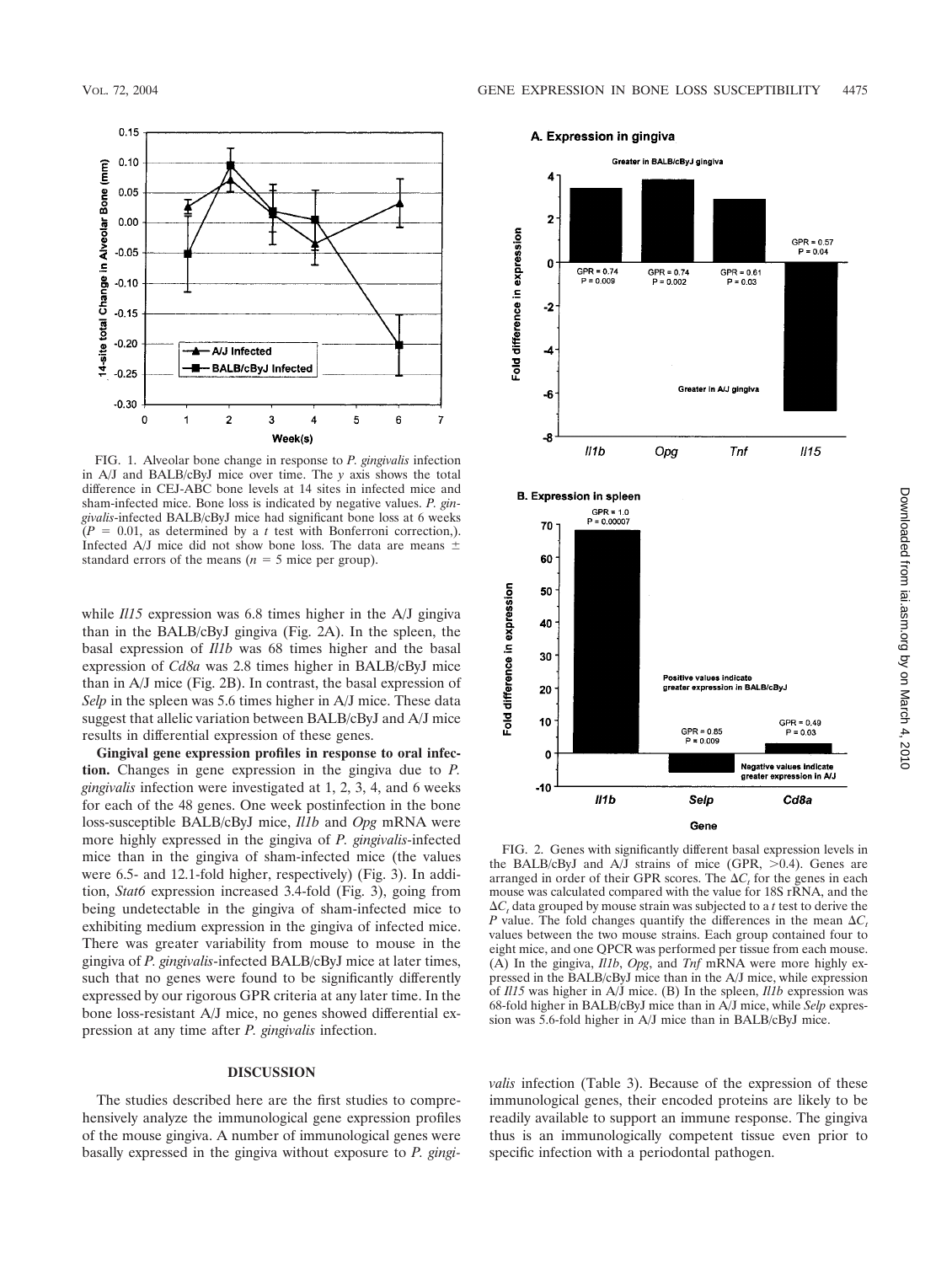TABLE 3. Basal gene expression levels in the gingiva and the spleen of the bone loss-susceptible BALB/cByJ mice and the bone loss-resistant A/J mice*<sup>a</sup>*

|                                                | Gingiva                       |                               | Spleen                 |                        |
|------------------------------------------------|-------------------------------|-------------------------------|------------------------|------------------------|
| Gene                                           | BALB/cByJ<br>$(n = 8)$        | $A/J (n = 9)$                 | BALB/cByJ<br>$(n = 4)$ | A/J $(n = 4)$          |
| Costimulatory/activation cell surface ligands  |                               |                               |                        |                        |
| Cd44                                           | High <sup>b</sup>             | High <sup>b</sup>             | Very high              | Very high              |
| Cd80                                           | Medium                        | Medium                        | High                   | High                   |
| Leukocyte cell surface differentiation markers |                               |                               |                        |                        |
| Cd4                                            |                               |                               | High                   | High                   |
| Cd8a                                           |                               |                               | <b>High</b>            | High                   |
| Chemokines and chemokine receptors             |                               |                               |                        |                        |
| Ccrl2                                          |                               |                               |                        |                        |
| Ccr7                                           |                               |                               | High                   | Medium                 |
| Cxcr3<br>Cxcr4                                 |                               |                               | Medium                 | High                   |
| Cxcl10                                         |                               | $-b$                          | Medium                 |                        |
|                                                |                               |                               |                        |                        |
| Fc receptors<br>Fcerlg                         | Median <sup>b</sup>           | Medium                        | High                   | High                   |
| Fcgr3                                          | High                          | High                          | Very high              | Very high              |
|                                                |                               |                               |                        |                        |
| Stress response                                |                               |                               |                        |                        |
| Hspa1b                                         | High <sup>c</sup>             | High <sup>c</sup>             |                        |                        |
| Cytokines and cytokine receptors               |                               |                               |                        |                        |
| <b>Ifng</b>                                    |                               |                               | Medium                 | Medium                 |
| Ifngr2 <sup>d</sup><br>Il1b <sup>d</sup>       | Medium<br>Medium              | Medium<br>$-{}^b$             | High<br><b>High</b>    | Medium<br>Medium       |
| Il 1rl                                         |                               |                               |                        |                        |
| Il2                                            |                               | $-b$                          |                        | Medium                 |
| Il2rg                                          |                               |                               | Very high              | Very high              |
| Il4                                            | $-b$                          | $-b$                          |                        | Medium                 |
| Il6<br><i>Il10</i>                             |                               |                               | Medium<br>Medium       | Medium<br>Medium       |
| $115$                                          |                               | Medium                        | High                   | High                   |
| <i>Il17</i>                                    |                               |                               |                        |                        |
| Il18                                           | High <sup>b</sup>             | High <sup>b</sup>             | High                   | High                   |
| Opg $(Thfrsf11b)^d$<br>Tn f <sup>d</sup>       | $\mathbf{High}^c$<br>Medium   | Median <sup>b</sup><br>Medium | Medium<br>High         | Medium<br>High         |
|                                                |                               |                               |                        |                        |
| Leukocyte adhesion                             |                               |                               |                        |                        |
| Itgax <sup>d</sup>                             | Medium                        | Medium                        | Very high              | Very high              |
| Sell<br>Selp                                   | Medium<br>High <sup>b</sup>   | Medium<br>High                | Very high<br>High      | Very high<br>Very high |
|                                                |                               |                               |                        |                        |
| Innate immune response                         | $\equiv^b$                    | $\mathbf{-}^b$                |                        |                        |
| Defb1<br>Tlr2                                  |                               |                               | Medium                 | Medium                 |
| $Tl$ r4                                        | Medium <sup>b</sup>           | Medium                        | High                   | High                   |
| Tlr9                                           |                               |                               | High                   | High                   |
| Immune activation/signal transduction          |                               |                               |                        |                        |
| C2ta                                           |                               |                               | High                   | Medium                 |
| Irak1                                          |                               |                               | Medium                 | Medium                 |
| Jak1                                           | High                          | High                          | Very high              | Very high              |
| Jak2                                           | Median <sup>b</sup>           | Medium $b$                    | Medium                 | Medium                 |
| Nfkbib<br>Notch3                               | Medium<br>Median <sup>b</sup> | Medium<br>Median <sup>b</sup> | High                   | High                   |
| Plcd                                           | $\smash{\overset{b}{-}}$      | $\_^b$                        |                        |                        |
| Stat1                                          | High                          | High                          | Very high              | Very high              |
| Stat3 <sup>d</sup>                             | Medium                        | Medium                        | High                   | High                   |
| Stat6                                          |                               |                               | Medium                 | Medium                 |
| Tnfrsf17                                       |                               |                               | Medium                 | Medium                 |
| Other                                          |                               |                               |                        |                        |
| Gapd                                           | Medium                        | Medium                        | High                   | High                   |
| Gpi1                                           | Very High                     | Very high <sup>b</sup>        | Very high              | Very high              |
| Hprt                                           | High <sup>b</sup>             | Medium                        | High                   | High                   |

 $a$  Within a tissue, when there were significant differences in expression between the two strains (GPR score,  $> 0.4$ ;  $P < 0.05$ , as determined by the 18S rRNA *t* test), the results for the strain with higher expression are in boldface type. All data were normalized  $(\Delta C_t)$  to 18S rRNA, consistently the most highly expressed gene, and placed into categories based on their relative expression. The categories were designated as follows: very high expression  $(\Delta C_t$  of  $(11)$ , high  $(\Delta C_t$  of 11 to 17.5), and medium ( $\Delta C_t$  of 17.5 to 22). Blank spaces indicate low expression or not detectable with a  $\Delta C_t$  of  $>$ 22. Except where indicated otherwise, expression in the spleen was significantly higher than expression in the ging

<sup>*b*</sup> Not significantly different in the gingiva than in the spleen of the same mouse strain ( $P > 0.05$ , as determined by the *t* test).<br><sup>c</sup> Significantly higher expression in the gingiva than in the spleen ( $P < 0.05$ , as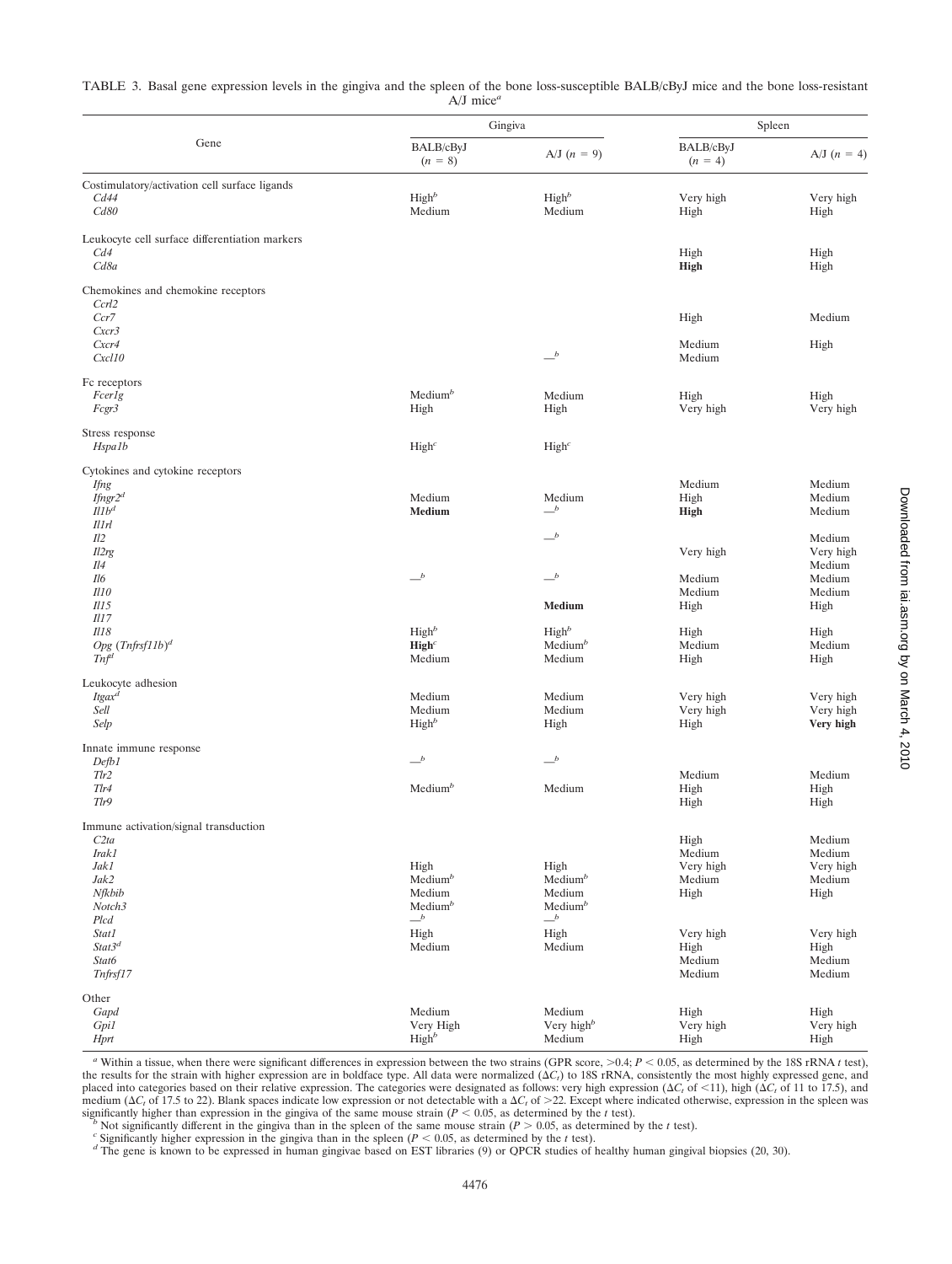

FIG. 3. Gingival gene expression in *P. gingivalis*-infected BALB/ cByJ and A/J mice relative to the expression in sham-infected mice 1 week postinfection (GPR,  $>0.4$ ). Genes are arranged in order of their GPR scores. The  $\Delta C_t$  for the genes in each mouse were then calculated by comparison with the value for 18S rRNA, and the  $\Delta C_t$  data for sham-infected mice were compared with the data for infected mice with a *t* test to derive the *P* value. The fold changes indicate the differences in the mean  $\Delta C_t$  values between the sham-infected mice and the infected mice. Each group contained three mice, and one QPCR was performed per mouse. In BALB/cByJ mice, expression of *Il1b*, *Opg*, and *Stat6* was significantly increased in infected mice. In A/J mice, gene expression did not change significantly with infection. N.S., not significant.

No such comprehensive survey of gene expression has been done with healthy human gingivae to our knowledge. A few studies have examined the expression of a small number of genes in healthy gingivae. Few of the genes included here have been investigated previously, but for those that have been, expression in humans correlated with expression in mice (20, 27, 30). Expressed sequence tags (ESTs) isolated from human gingival tissue provide an approximation of the genes expressed in that tissue. Human gingival EST libraries are not well represented in the public dbEST resource. This database comprises 5.2 million human ESTs, yet it includes only 919 ESTs from gingival tissue. These gingival ESTs represent 766 known genes, many which are structural or housekeeping genes (data not shown). Of the genes used in our Immuno-QuantArray, four (*Ifngr2*, *Il1b*, *Itgax*, and *Stat3*) overlapped with genes represented in the gingival EST libraries (9), indicating that they were expressed sufficiently in the human gingival EST libraries to be represented despite the limited library size. Our QPCR analysis revealed 16 additional immunological genes expressed basally in the gingiva (Table 3) that have not been previously catalogued in this tissue in humans. Because our murine results duplicate results from humans where the two data sets overlap, it is likely that these data are predictive of basal gene expression in the human gingiva.

To gain an understanding of immunity-related genes that distinguish the susceptible and resistant strains, we compared the basal gene expression profiles in uninfected mice. The great majority of the 48 genes analyzed failed to show expression differences between the two mouse strains. However, *Tnf* was more highly expressed in the gingiva of the susceptible strain (Fig. 2A). Tumor necrosis factor (TNF) is important in bone remodeling, and excess stimulation is associated with bone thinning (21). QPCR has shown that TNF is more highly expressed in gingivae from patients with chronic periodontitis than in healthy human gingivae (30).

In contrast, *Il15* showed greater gingival basal expression in resistant mice (Fig. 2A). IL-15 preferentially stimulates the development of CD8 T cells, as well as elements of innate immunity, including NK cells (23). CD4 T cells are associated with alveolar bone loss after *P. gingivalis* infection, while CD8 cells have no effect (2). If higher levels of IL-15 in A/J mice lead to development of more CD8 cells and fewer CD4 T cells, this could contribute to A/J bone loss resistance.

Abnormal expression of adhesion molecules on neutrophils and macrophages is implicated in the pathogenesis and susceptibility of some forms of periodontal disease (19). Several families of adhesion molecules are involved in the extravasation process and in chemotaxis. For example, neutrophil and macrophage rolling is the first step in crossing the blood vessel wall, and adhesion molecules are upregulated by endothelial cells in response to signals such as IL-1 $\beta$ , C5a, and TNF to aid this process. Cysteine protease and serine protease families produced by *P. gingivalis* have been found to degrade adhesion molecules (18), thus increasing the virulence of the bacteria. p-selectin (*Selp*) mRNA was found to be basally expressed at higher levels in the spleens of A/J mice than in the spleens of BALB/cByJ mice (Fig. 2B), suggesting that high levels of adhesion molecules may contribute to disease resistance. p-selectin-deficient mice lose larger amounts of alveolar bone than normal mice lose in response to *P. gingivalis* (4).

*Il1b* was also expressed differentially in the two strains of mice. Proinflammatory cytokines, like IL-1 $\beta$ , are important factors in the initiation and development of the inflammatory cascade to eliminate the bacteria. However, IL-1 $\beta$  can also play a role in the destruction of local tissues by stimulating bone resorption and collagenase production by fibroblasts (8, 26, 28, 36). Basal expression of *Il1b* was higher in BALB/cByJ mice than in A/J mice in both the gingiva and the spleen. Importantly, *Il1b* expression was also significantly increased in the gingiva of infected BALB/cByJ mice early in the infection process. In contrast, there were no significant changes in gene expression in A/J mice after infection. The higher BALB/cByJ basal *Il1b* expression and the elevated response to infection may result in excessive stimulation of the inflammatory cascade or bone remodeling cells and tip the balance away from homeostasis toward destruction. Similar results have been reported by Kornman et al. in humans (16, 17). A specific genotype of the polymorphic *IL-1* gene cluster is associated with severity of periodontitis in nonsmoking humans (16, 17). This  $IL-1$  genotype comprises of a variant of  $IL-1\beta$  that is associated with a two- to fourfold increase in  $IL-1\beta$  production, the range of difference reported here for *Il1b* expression in mice (Fig. 2A). A genetic propensity for increased IL-1 secretion may be a significant mechanism associated with susceptibility to the disease.

Moreover, STAT6, a key signaling molecule by which IL-4 pushes the differentiation of antigen-activated CD4 T cells toward the Th2 phenotype (39), was upregulated by infection in BALB/cByJ mice but not in A/J mice. Th2 cells secrete IL-6,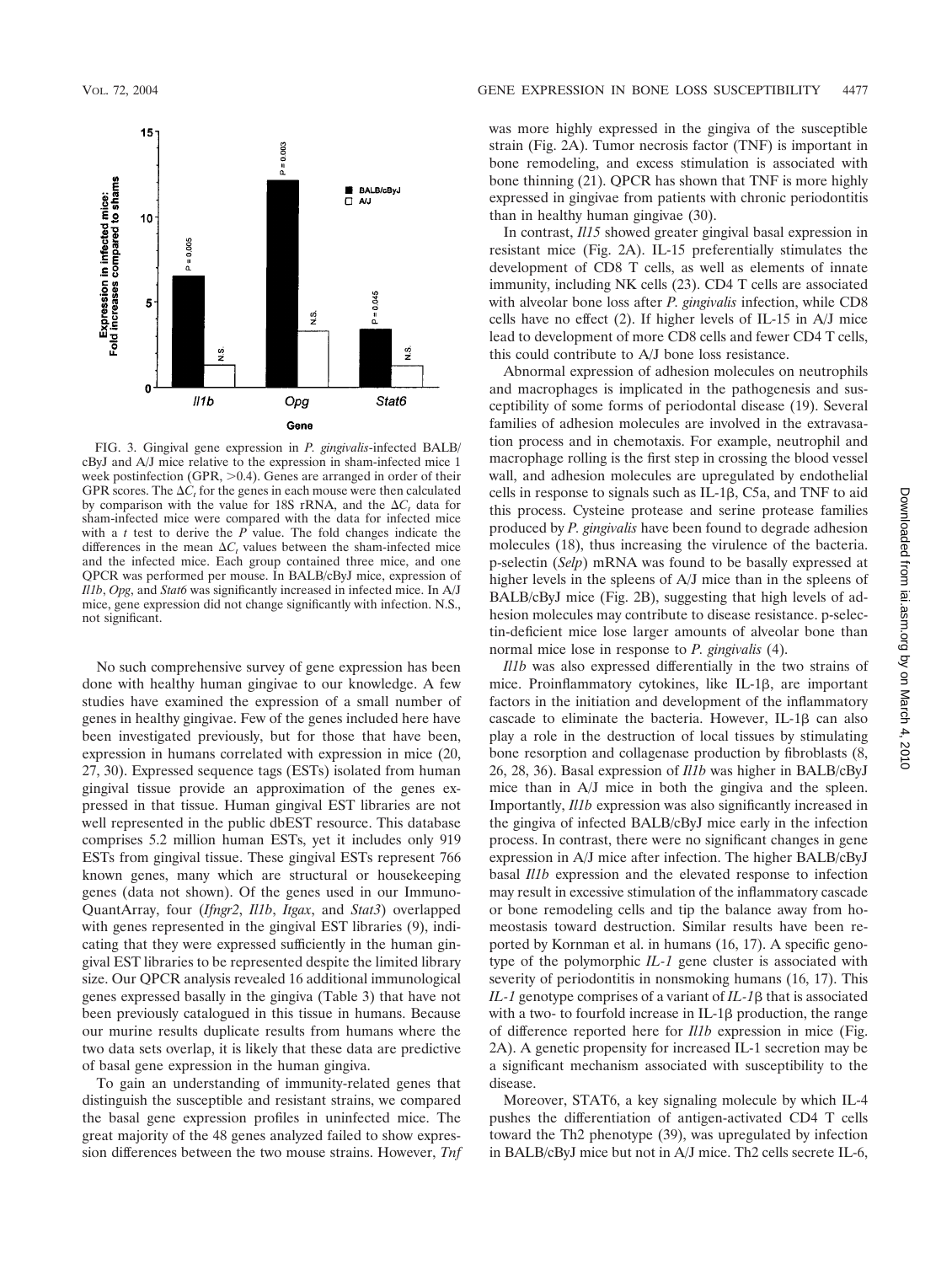an important mediator in bone loss, and CD4 T cells and IL-6 have both been shown to be important in susceptibility to bone loss in this model (2).

The basal expression of *Opg* mRNA in the gingiva was higher in the BALB/cByJ mice than in the A/J mice. This finding was unexpected because osteoprotegerin (OPG) is an inhibitor of osteoclastogenesis. Osteoclast precursors carry the receptor activator of NF- $\kappa$ B (RANK) on their surfaces. When RANK binds RANKL, its ligand on osteoblasts, these precursors are stimulated to differentiate into osteoclasts (14). OPG is a soluble decoy receptor for RANKL. OPG binding to RANKL prevents its binding to RANK, inhibiting osteoclast differentiation (14). Thus, the stimulus for osteoclastogenesis depends on an imbalance between OPG and RANKL, with RANKL predominating. In our mice, it may be that both *Opg* and *Rankl* are upregulated, with *Rankl* expression being greater, or it may be that *Rankl* remains upregulated longer than *Opg*, pushing the host tissue away from homeostasis and toward osteoclastogenesis*. Opg* expression was enhanced in all mice 1 week postinfection (Fig. 3) but had returned to basal levels in all mice by 3 weeks (data not shown). In addition to expression on osteoblasts, RANKL is expressed on T cells activated by some, but not all, bacterial species (13). *A. actinomycetemcomitans* infection induces RANKL expression on CD4 T cells and leads to alveolar bone loss (34). *P. gingivalis* outer membrane proteins, however, do not induce RANKL (29). *Rankl* was not in our gene array, so we are unable to say whether *P. gingivalis* infection induces its expression in vivo or describe its relative levels compared with those of *Opg*.

It may also be that bone loss is triggered by RANK-independent pathways, so that *Opg* mRNA expression is not indicative of resistance or susceptibility. Results from clinical studies do not currently provide a clear answer. In one study the levels of RANKL protein were higher in gingival biopsies from periodontitis patients, and the levels of OPG were higher in tissue from periodontally healthy patients (10). However, in another study the workers found OPG mRNA expressed in 80% of periodontitis lesions (with gingival fibroblasts as the source), while only 25% of lesions expressed RANKL mRNA (27).

Both TNF alpha and IL-1 $\beta$  can stimulate osteoclastogenesis independent of RANK, as can lipopolysaccharide (14). TNF mRNA levels were significantly higher in the bone loss-susceptible BALB/cByJ mice than in the resistant A/J mice. *P. gingivalis* lipopolysaccharide induces IL-1 $\beta$  and bone resorption (25). *Il1b* was upregulated the first week after oral infection with *P. gingivalis* in the susceptible BALB/cByJ mice but not in the resistant A/J mice (Fig. 3). While the differences in *Il1b* expression achieved significance only during the first week as determined by our demanding statistical criteria, its expression remained elevated in some of the infected BALB/cByJ mice and did not return to basal levels in all mice until 6 weeks (data not shown). Indeed, *Opg* upregulation could be a compensatory mechanism attempting to control the osteoclastogenesis stimulated by IL-1 $\beta$  and TNF. The *IL1b* and *Tnf* results combined with the expression pattern of *Opg* suggest the importance of RANK-independent pathways for bone loss after *P. gingivalis* infection.

Upregulation by infection was transient, and expression returned to basal levels by the time that bone loss was macroscopically visible at 6 weeks after *P. gingivalis* infection. These results are consistent with a model in which the levels of a small subset of genes integral to osteoclastogenesis are elevated soon after infection yet the genes trigger a chronic periodontal erosive process.

These experiments implicate *Il1b* by two criteria and *Tnf* and *Stat6* by one criterion as key genes involved in susceptibility to alveolar bone loss. One of the roles of the immune system is to maintain homeostasis when it is confronted with challenges. The relatively higher basal expression levels of *Il1b* and *Tnf* in susceptible mice may predispose them to a tip in the balance away from homeostasis and toward destructive mechanisms in response to an infectious challenge. The finding that *Il1b* and *Stat6* are upregulated in infected gingivae is consistent with involvement of these genes in disruption of the homeostasis of the bone remodeling process leading to osteoclastogenesis.

Lower basal levels of *Il1b* and *Tnf* and lower responses of *Il1b* and *Stat6* to infection may contribute to the bone loss resistance of A/J mice. Higher basal levels of Il-15 mRNA in the gingivae and of p-selectin mRNA in the spleen implicate these genes as genes that are possibly associated with resistance. Our experiments associate key differentially expressed genes with alveolar bone loss, thus providing insight into the genetics of the disease pathoetiology.

### **ACKNOWLEDGMENTS**

We thank Shyril O'Steen, Weidong Zang, and Cheryl McCormick for their expert help with statistics and Jeff Budzik of the Microchemistry Department at the Jackson Laboratory for his help with checking RNA quality. We also thank Michaela Tiffany for her help with executing the experiments and Tom Sproule for the husbandry of our inbred mouse strains.

This work was supported by Public Health Service grants RO1 DE10728 (to P.J.B.) and RO1 DK56597 (to D.C.R.) and by a grant from the Howard Hughes Medical Institute to Bates College.

#### **REFERENCES**

- 1. **Akilesh, S., D. J. Shaffer, and D. C. Roopenian.** 2003. Customized molecular phenotyping by quantitative gene expression and pattern recognition analysis. Genome Res. **13:**1719–1727.
- 2. **Baker, P. J., M. Dixon, R. T. Evans, L. Dufour, E. Johnson, and D. C. Roopenian.** 1999.  $CD4^+$  T cells and the proinflammatory cytokines gamma interferon and interleukin-6 contribute to alveolar bone loss in mice. Infect. Immun. **67:**2804–2809.
- 3. **Baker, P. J., M. Dixon, and D. C. Roopenian.** 2000. Genetic control of susceptibility to *Porphyromonas gingivalis*-induced alveolar bone loss in mice. Infect. Immun. **68:**5864–5868.
- 4. **Baker, P. J., L. DuFour, M. Dixon, and D. C. Roopenian.** 2000. Adhesion molecule deficiencies increase *Porphyromonas gingivalis*-induced alveolar bone loss in mice. Infect. Immun. **68:**3103–3107.
- 5. **Baker, P. J., R. T. Evans, and D. C. Roopenian.** 1994. Oral infection with *Porphyromonas gingivalis* and induced alveolar bone loss in immunocompetent and severe combined immunodeficient mice. Arch. Oral Biol. **39:**1035– 1040.
- 6. **Baker, P. J., and D. C. Roopenian.** 2002. Genetic susceptibility to chronic periodontal disease. Microbes Infect. **4:**1157–1167.
- 7. **Baker, P. J., D. Shaffer, S. Akilesh, L. Moran, N. Matteson, and D. C. Roopenian.** 2002. Development of a new method for the simultaneous quantitative measurement of expression of multiple immune regulatory genes in mice. J. Dent. Res. **81:**2487.
- 8. **Beausejour, A., N. Deslauriers, and D. Grenier.** 1997. Activation of the interleukin-1 beta precursor by *Treponema denticola*: a potential role in chronic inflammatory periodontal diseases. Infect. Immun. **65:**3199–3202.
- 9. **Brown, A. C., K. Kai, M. E. May, D. C. Brown, and D. C. Roopenian.** 2004. A novel method for deciphering and displaying quantitative gene expression from ESTs. Genomics **83:**528–539.
- 10. **Crotti, T., M. D. Smith, R. Hirsch, S. Soukoulis, H. Weedon, M. Capone, M. J. Ahern, and D. Haynes.** 2003. Receptor activator NF kappaB ligand (RANKL) and osteoprotegerin (OPG) protein expression in periodontitis. J. Periodontal Res. **38:**380–387.